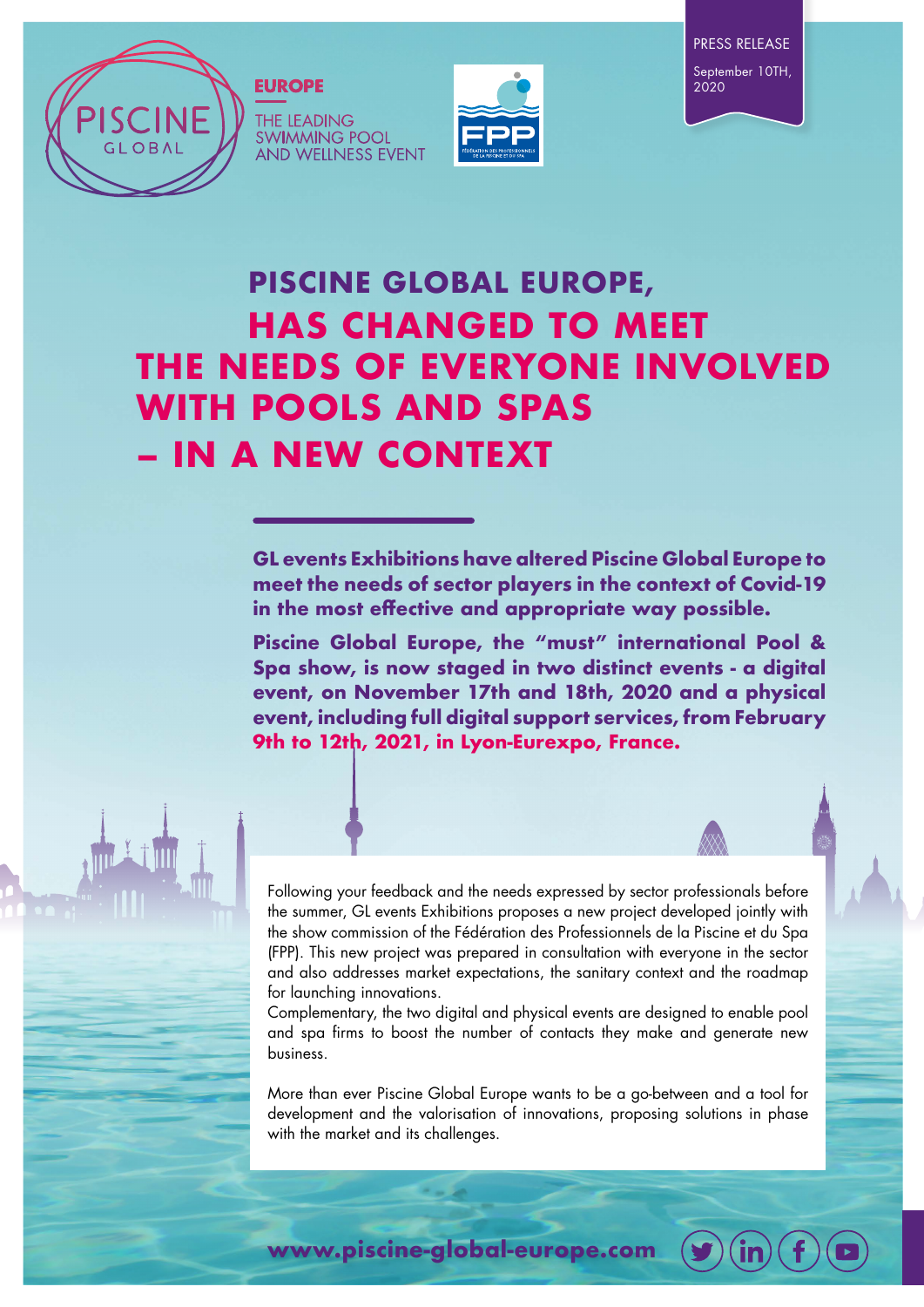

## **EUROPE**

**THE LEADING SWIMMING POOL** AND WELLNESS EVENT



2020



"With a concerted approach and a true spirit of togetherness as everyone involved was dedicated to finding solutions for the future we have completely re-looked Piscine Global Europe. I am very happy with this new direction and the renewed confidence of market makers and the FPP in GL events. I am convinced that co-working is the way forward and how we will propel our show onwards and upwards, strengthen its values and adapt it to tomorrow's world.

We are ready and committed to meeting these challenges and to ensuring the success of all our forthcoming shows!"

**Florence Mompo** *GL Events Exhibitions Divisional Director*



"The FPP has worked in close partnership with GL events for many years and we want to continue our joint efforts to create the first truly world-wide show for the next edition of Piscine Global Europe.

This edition will be very different from everything we have done in the past due to Covid-19 and the sanitary requirements involved and we have spent a lot of time in discussions between the FPP, GL events and exhibitors on deciding what needs to be done to find a visibly innovative and attractive solution.

For the first time in November 2020, Piscine Global Europe will be an alldigital show and become a "phygital" (physical + digital) show in February 2021.

This is a milestone in the use of new communications tools and we believe that GL events is the best organizer for this breakthrough due to their capacity for innovation, national and international know-how and experience as the organizer of major events. Let us move forward together and face up to these challenges!

Let us do everything we can to ensure that these Shows are extremely successful."



**Gilles Mouchiroud**  *FPP President* 



**www.piscine-global-europe.com**